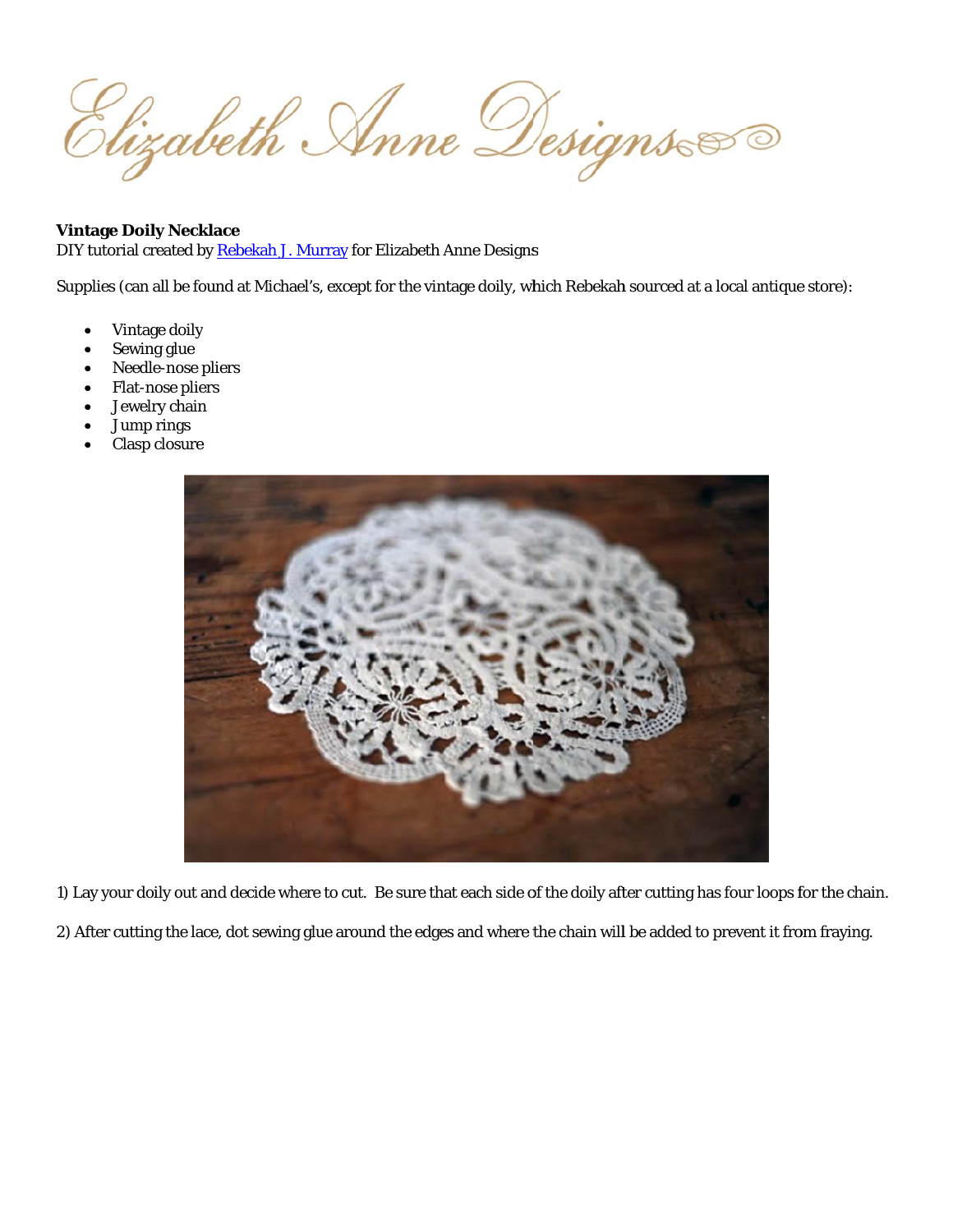

3) Measure the chain for your neck and doily.

4) Open a jump ring with needle nose pliers, and attach it to one end of your chain. Thread the jump ring through the doily the s length. Repeat on the other side of the doily. y. Use flat nos ame side of th se pliers to clo he necklace. T ose the jump Then use ano ring. Do the other jump rin same with a s ng to attach th smaller length he smaller len h of chain on ngth of chain the second d to the longer oily loop on



At the other ends of your chain, use jump rings to attach your necklace closures. Rebekah found a precious typewriter key closure for this necklace.